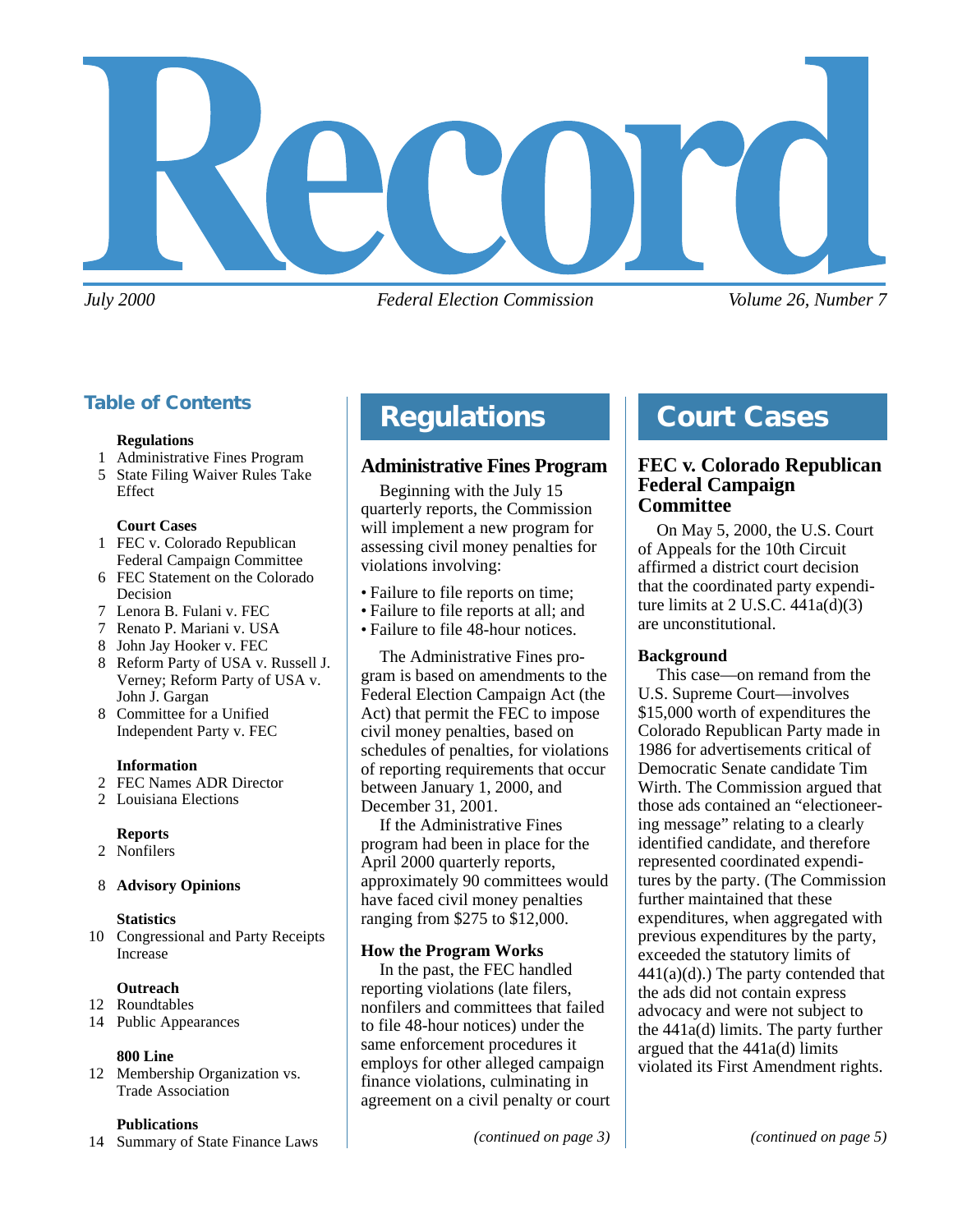# **Information**

## **FEC Names ADR Director**

The Commission has named Allan Silberman Director of its newly formed Alternative Dispute Resolution (ADR) Office. Mr. Silberman has twenty years of experience in the field of mediation and dispute resolution. He is a former Vice President of the American Arbitration Association and, most recently, operated a private consulting business that specialized in providing dispute resolution services and training to clients.

Mr. Silberman will oversee the development and implementation of the Commission's ADR program, as it pertains to campaign finance related complaints filed with the FEC. The program will offer respondents the option to resolve their cases through negotiation and/or mediation, rather than through the FEC's regular enforcement process, if the case meets the FEC's ADR criteria.

#### **Federal Election Commission 999 E Street, NW Washington, DC 20463**

800/424-9530 202/694-1100 202/501-3413 (FEC Faxline) 202/219-3336 (TDD for the hearing impaired) 800/877-8339 (FIRS)

**Darryl R. Wold**, Chairman **Danny L. McDonald**, Vice Chairman **Lee Ann Elliott**, Commissioner **David M. Mason**, Commissioner **Karl J. Sandstrom**, Commissioner **Scott E. Thomas**, Commissioner

**James A. Pehrkon**, Staff Director **Lawrence M. Noble**, General Counsel

Published by the Information Division **Louise D. Wides**, Director **Greg J. Scott**, Editor

**<http://www.fec.gov>**

The Commission's new program is part of a government-wide move toward ADR, but is among the first designed to promote compliance with federal regulations outside the personnel area. The *Record* will provide additional information on the program as it becomes available.✦

## **Louisiana Elections**

In Louisiana, in the absence of a runoff election in December, there will be only one election (the general election in November) with only one contribution limit.

As a result of a 1997 U.S. Supreme Court decision and subsequent Federal court decisions on remand, all candidates in Louisiana, regardless of party affiliation, participate in a general election held on the same day as the national general election.<sup>1</sup> (There is no primary.) If a candidate in that election receives a majority of the votes or is unopposed, he/she becomes the officeholder. If not, an additional runoff election is held in December.

Under this system, candidates are entitled to one contribution limit for the November general election. They are entitled to a second contribution limit for the December runoff only if they participate in that election. If the runoff election is not held, then it is not considered an election, and any contributions received for the runoff must be returned, redesignated or reattributed within 60 days after the general election. See 11 CFR  $110.1(b)(5)$ ,  $110.2(b)(5)$  or  $110.1(k)(3)$ .

*<sup>1</sup>* Foster v. Love, *522 U.S. 67 (1997),* Love v. Foster*, No. 95-788-B-M (M.D.La. May 21, 1998), and* Love v. Foster*, 147 F.3d 383 (5th Cir. 1998). These decisions rendered inoperative the conclusions stated in FEC Advisory Opinion 1984-54.*

# **Reports**

## **Nonfilers**

The Committee to Elect Farley 2000 and Joel Farley, as its treasurer, failed to file a pre-primary report in connection with the June 6 primary election in New Jersey. The report, which was due May 25, was to have included financial activity for the period April 1 - May 17.

In addition, the Jenerette for U.S. Congress committee and its treasurer, Van E. Jenerette, failed to file a pre-primary report in connection with the June 13 primary election in South Carolina. The report was due June 1, and was to have included financial activity for the period April 1 - May 24.

The FEC is required by law to publicize the names of nonfiling campaign committees. 2 U.S.C.  $§438(a)(7)$ . The agency pursues enforcement action against nonfilers on a case-by-case basis. Note that, beginning with the July 15 quarterly reports, the Commission will institute an Administrative Fines program for late filing committees. For more information on that program, see p. 1.✦

## **Need FEC Material in a Hurry?**

 Use FEC Faxline to obtain FEC material fast. It operates 24 hours a day, 7 days a week. More than 300 FEC documents—reporting forms, brochures, FEC regulations—can be faxed almost immediately.

 Use a touch tone phone to dial **202/501-3413** and follow the instructions. To order a complete menu of Faxline documents, enter document number 411 at the prompt.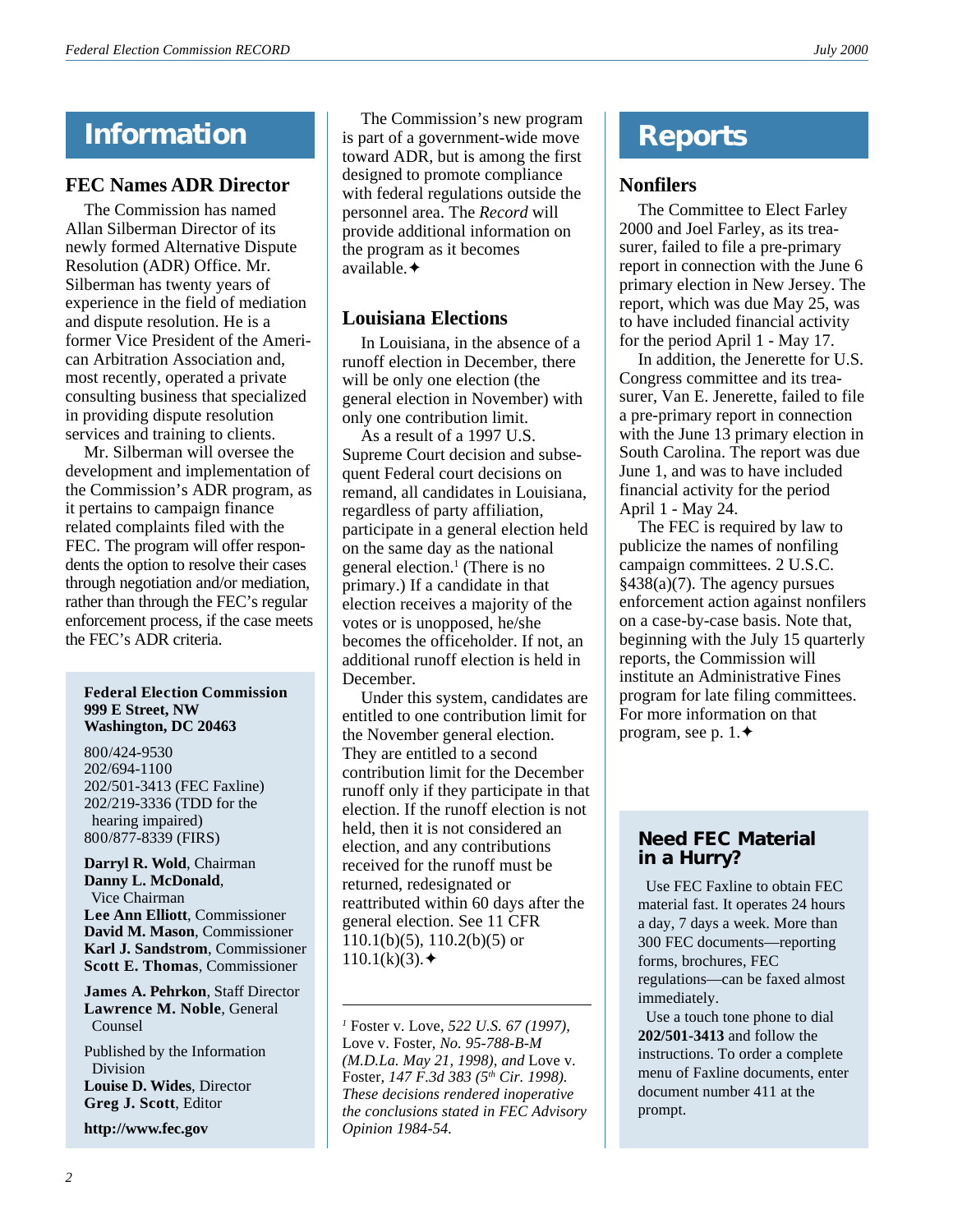## **Regulations**

*(continued from page 1)*

action. Under the new rules, if the Commission finds "reason to believe" that a committee violated the law, the Commission will provide written notification to the committee containing the factual and legal basis of its finding and the amount of the proposed civil money penalty. The committee will have 40 days from the date of the reason-tobelieve finding to either pay the civil money penalty or submit to the Commission a written response, with supporting documentation outlining the reasons why it believes the Commission's finding and/or penalty is in error. (The Commission strongly encourages respondents to submit their documents in the form of affidavits or declarations. Documents submitted in these forms are generally given more weight and credibility.) If the committee submits such a response, it will be forwarded to an impartial reviewing officer—someone employed by the FEC who was not involved in the original reason-tobelieve finding.

After reviewing the Commission's reason-to-believe finding and the committee's written response, the reviewing officer will forward a recommendation to the Commission, along with the original reason-to-believe finding, the committee's written response and any supporting documentation. Respondents will have an opportunity to submit a written response to the reviewing officer's recommendation. The Commission will then make a final determination as to whether the committee violated 2 U.S.C. §434a and, if so, assess a civil money penalty based on the schedules of penalties.

Committee treasurers may be liable for civil money penalties if reports are not filed on time.

#### **Challenging Commission Determinations**

As noted above, the new rules allow committees to challenge the reason-to-believe finding of the Commission and to seek review by submitting documentation to a reviewing officer, who will make a recommendation to the Commission as to the final determination.

Should a committee fail to pay the civil money penalties or submit a challenge within the original 40 days, the Commission will issue a final determination with an appropriate civil money penalty. The committee will then have 30 days to pay the civil penalty or seek judicial review through a U.S. district court in the area where the committee resided or conducted business.<sup>1</sup>

#### **Reports Covered**

All reports that committees are required to file are covered under the Administrative Fines program. This includes semi-annual, quarterly, monthly, pre-election, 30-day post-general and special election reports, as well as 48-hour notices that candidate committees are required to file for elections in which the candidate participates.

#### **Calculating Penalties**

The interaction of several factors will determine the size of the penalty:

- 1. Election sensitivity of the report;
- 2. Committee as late filer, including the number of days late, or nonfiler;
- 3. The amount of financial activity in the report; and
- 4. Prior civil money penalties for reporting violations. One factor used to determine the amount of the civil money penalty is the *election sensitivity* of the report.

Under the new rules, the following reports are considered election sensitive: the October quarterly, the October monthly and the preelection reports for primary, general and special elections. All other reports are considered nonsensitive.

The Commission will also consider whether the committee is a *late filer* or a *nonfiler*. In the case of nonsensitive reports, a committee will be considered a late filer if it files its report within 30 days after the due date, and a nonfiler if it files its report later than that.

In the case of election-sensitive reports, a committee will be considered a late filer if it files a report after its due date, but more than four days before the applicable election; a committee that files later than that will be considered a nonfiler.

The third factor is the *amount of financial activity*—that is, the total amount of receipts and disbursements in the report.

The final factor is the existence of *prior civil money penalties* for reporting violations under the Administrative Fines program.

#### **Schedules of Penalties**

The schedules of penalties, included in the new regulations, are based on the factors described above.

#### *For Reports Other Than 48-Hour Notices*

The calculation of the civil money penalties for late filers and nonfilers of reports, other than 48 hour notices, has four components, as described below.

1. Base Amount for Late Filers.

In calculating the penalty, the Commission begins with the *base amount*, a prescribed figure that depends on the total amount of financial activity in the report and the election sensitivity of the report. For example, on an electionsensitive report, if the total amount

*<sup>1</sup> The committee may also seek judicial review if it disagrees with a final determination made by the Commission after the committee submits a challenge.*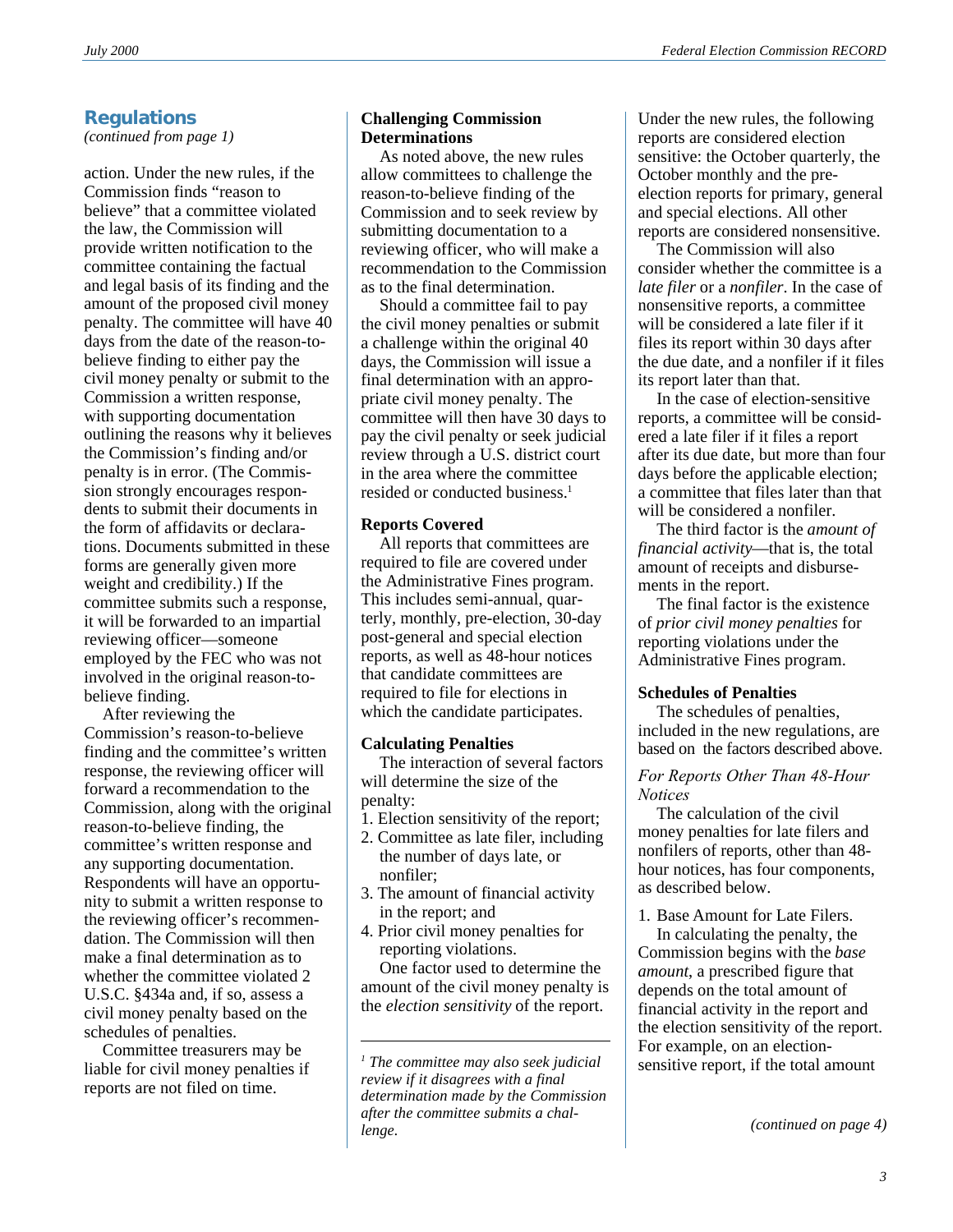## **Regulations**

*(continued from page 3)*

of receipts and disbursements is \$80,000, the base amount will be \$600. Or, if the total amount of receipts and disbursements is \$500,000, the base amount will be \$3,750. The base amount ranges from \$100 to \$5,000 for nonsensitive reports and from \$150 to \$7,500 for election-sensitive reports.

2. Additional Set Amount for Late Filers.

The Commission then adds to the base amount a number that is calculated by multiplying a *set amount*, based on the financial activity in the report, by the number of days the report is filed late (up to 30 days). The set amount ranges from \$25 to \$200 per day, depending on the total amount of receipts and disbursements.

3. Base Amount for Nonfilers.

In the case of nonfilers, the Commission begins with a *base amount* that depends on both the election sensitivity of the nonfiled report and the estimated level of activity based on the average activity in the current or prior twoyear election cycle. The base amount will range from \$900 to \$12,000 for nonsensitive reports and from \$1,000 to \$16,000 for electionsensitive reports.

4. Additional Premium for Previous Violation(s).

With regard to both late filers and nonfilers, the Commission adds a premium for prior civil money penalties assessed for failure to file timely reports. The premium is equal to 25 percent of the civil money penalty times the number of final civil money penalties assessed during the previous and current twoyear election cycles under the Administrative Fines program.

#### *For 48-Hour Notices*

The calculation of the civil money penalties for committees that fail to file timely 48-hour notices is \$100 for each nonfiled notice plus 10 percent of the dollar amount of the contributions not timely reported. The civil money penalty increases by 25 percent for each

time a prior civil money penalty was assessed during the previous and current two-year election cycles under the Administrative Fines program.

The table below provides examples of how civil money penalties are calculated.

**EXAMPLE 1: Late Filer of Election-Sensitive Report.** A committee files its October quarterly report (an election-sensitive report) 10 days late. The level of financial activity on the report is \$105,000, and the committee has one prior violation in the current two-year election cycle.

Applicable formula:

Penalty =  $[base\ amount + (set\ amount x\ number\ of\ days\ late)] x [1 + (.25 x$ number of previous violations)]

Penalty =  $[$900 + ($125 \times 10)] \times [1 + (.25 \times 1)]$ Penalty =  $$2687.50$ 

**EXAMPLE 2: Late Filer with Relatively Little Activity, No Prior Violations.** A committee files its July quarterly report on August 4. The report contains \$500 in receipts and disbursements, and the committee has no prior violations.

Applicable formula:

- Penalty = The lesser of: the level of activity in the report; or [*base amount* + (*set amount* x number of days late)] Penalty = The lesser of:  $$500$  or  $$100 + ($25 \times 20)$ ] Penalty = The lesser of: \$500 or \$600
- Penalty  $= $500$

**EXAMPLE 3: Nonfiler of Nonelection-Sensitive Report.** A committee fails to file its July quarterly report within 30 days of its due date. Based on its previous filings, the committee's estimated level of activity is \$50,000. The committee has one prior violation in the current two-year election cycle.

Applicable formula: Penalty = *base amount*  $x$  [1+ (.25 x number of previous violations)] Penalty =  $$2,700 \times [1 + (.25 \times 1)]$ Penalty =  $$3,375$ 

**EXAMPLE 4: Nonfiler of 48-Hour Notice.** A House campaign committee fails to submit a 48-hour notice to disclose its receipt of a last-minute \$5,000 PAC contribution. The campaign has two prior violations in the current twoyear election cycle.

Applicable formula: Penalty =  $[$100 + (.10 x amount of contribution(s) not timely reported)] x [1]$ + (.25 x number of previous violations)] Penalty =  $[$100 + (.10 \times $5,000)] \times [1 + (.25 \times 2)]$ Penalty  $=$  \$900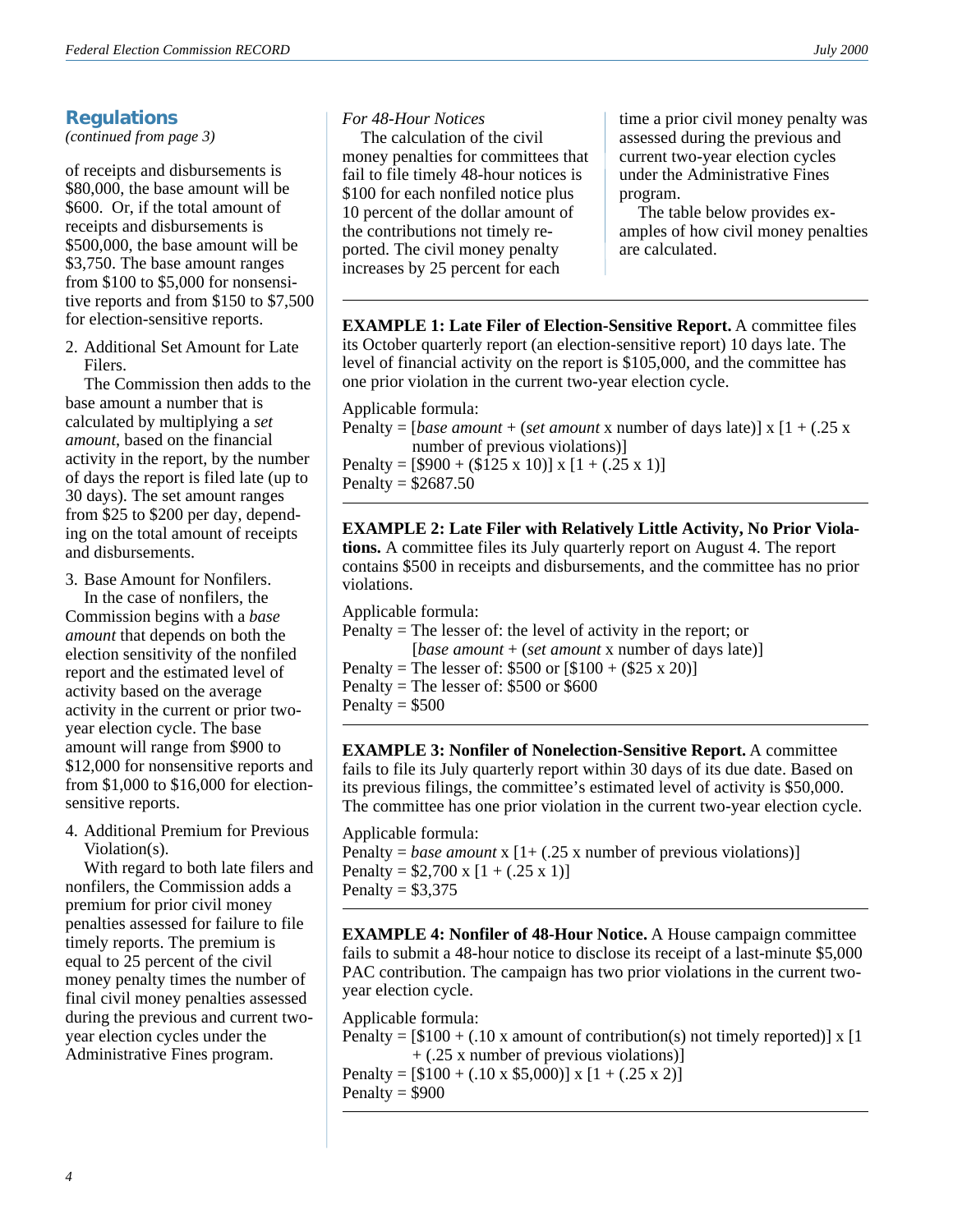#### **Collecting Unpaid Penalties**

When a respondent fails to pay the civil penalty, the Commission will transfer the case to the U.S. Department of the Treasury for collection.2 Alternatively, the Commission may decide to file suit in the appropriate U.S. district court to collect owed civil money penalties, under 2 U.S.C. §437g(a)(6).

#### **More Information**

Copies of this article will soon be mailed to all political committees. Additional information is available on the Commission's home page (**[www.fec.gov](http://www.fec.gov)**). Click on the Administrative Fines graphic. Committees seeking additional information on the program may contact the FEC's Information Division, 202/694-1100 or toll free at 800/424-9530 (press 1, then 3).

Free copies of the final rules as they appeared in the *Federal Register* (65 FR 31787, May 19, 2000) are available through the FEC Faxline (202/501-3413, document 247) and on the FEC's Web site at **[http://www.fec.gov/pdf/](http://www.fec.gov/pdf/nprm/admin_fines_1/00_Administrative_Fines_E_J.pdf) [00%20Administrative%20Fines%20](http://www.fec.gov/pdf/nprm/admin_fines_1/00_Administrative_Fines_E_J.pdf) [E&J.pdf](http://www.fec.gov/pdf/nprm/admin_fines_1/00_Administrative_Fines_E_J.pdf)**.✦

*2 In compliance with the Debt Collection Improvement Act of 1996 (31 U.S.C. §3711(g)).*

## **FECFile Help on Web**

 The manual for the Commission's FECFile 3 electronic filing software is now available on the FEC's web site. You can download a PDF version of the manual at http://www.fec.gov/pdf/ fecfile3.pdf.

## **State Filing Waiver Rules Take Effect**

The FEC's revised rules on filing copies of reports and statements with state officers—the State Filing Waiver program—took effect June 7, 2000. (65 FR 36053, June 7, 2000).

The rules implement a 1995 amendment to the Federal Election Campaign Act that gives the FEC authority to exempt states meeting certain criteria from the requirement to receive and maintain copies of FEC reports. 2 U.S.C. §439(c). To date, 45 states/territories have qualified for the exemption, referred to as a state filing waiver.<sup>2</sup>

The final rules appeared in the *Federal Register* on March 22, 2000 (65 FR 15221). For a summary of the rules, see the **[April Record](http://www.fec.gov/pdf/april00.pdf)**, p. 3.

- *1 The waiver program, itself, has been in place since October 1999.*

*2 The Commission has certified that the following states and territories qualify for filing waivers: Alabama, American Samoa, Arkansas, California, Colorado, Connecticut, Delaware, Florida, Hawaii, Idaho, Illinois, Indiana, Kansas, Kentucky, Louisiana, Maine, Maryland, Michigan, Minnesota, Mississippi, Missouri, Nebraska, New Hampshire, New Jersey, New Mexico, New York, North Carolina, North Dakota, Ohio, Oklahoma, Oregon , Pennsylvania, Rhode Island, South Carolina, South Dakota, Tennessee, Texas, Utah, Vermont, Virginia, Virgin Islands, Washington, West Virginia, Wisconsin and Wyoming. Committees that file their reports at the FEC need not file copies in these states.*

## **Court Cases**

*(continued from page 1)*

#### **Colorado I**

In the first ruling on this case, the U.S. District Court for the District of Colorado concluded that the ads were not subject to the 441a(d) limits because they did not contain express advocacy. Having already ruled in the party's favor, the court did not address the party's constitutional challenge.

On appeal, the U.S. Court of Appeals for the 10th Circuit, agreeing with the FEC that a  $441(a)(d)$  expenditure need only depict a clearly identified candidate and convey an electioneering message, reversed the district court's decision. The appeals court also held that the 441a(d) limits did not violate the party's First Amendment rights.

The U.S. Supreme Court agreed to hear the case principally to resolve the constitutional question. In its June 26, 1996, plurality decision, the Court concluded that the Party's expenditures had not been coordinated with a candidate, and were instead independent expenditures. The Court then also concluded that the 441a(d) limits were unconstitutional as applied to political parties' independent expenditures. The Court did not rule on the constitutionality of the limits as applied to coordinated party expenditures, but instead, remanded the case to the district court for further proceedings on that issue.

#### **Colorado II**

On remand, both sides compiled an extensive record focusing on the constitutional issue raised in Colorado I. On February 23, 1999, the district court ruled that the coordinated expenditure limits were unconstitutional. The court concluded the FEC had failed to offer

*(continued on page 6)*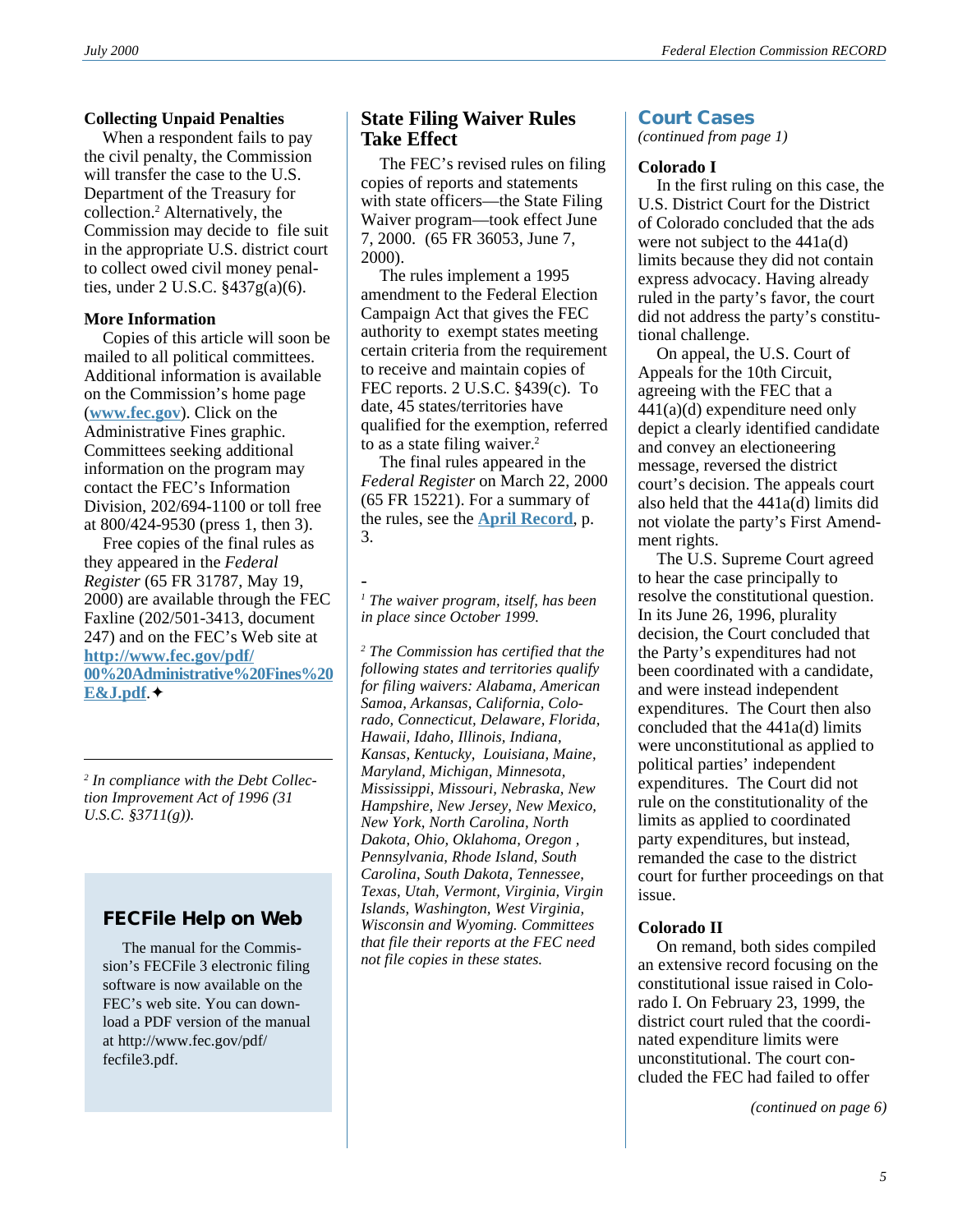## **Court Cases**

*(continued from page 5)*

evidence that there was a compelling need for limits on coordinated party expenditures. In its opinion, the court equated coordinated party expenditures with a candidate's own campaign expenditures which, based on the Supreme Court's ruling in *Buckley v.Valeo*, cannot be limited. (See the **[April 1999 Record](http://www.fec.gov/pdf/april99.pdf)**, p. 1.)

#### **Current Decision**

To support the constitutionality of the 441a(d) limits, the Commission offered three principal arguments that the limits prevent corruption or the appearance of corruption:

- 1. Section 441a(d)(3) limits the extent to which generous contributors to the party can influence the party "to either support or neglect those candidates who endorse or eschew the interests of the large contributor";
- 2. The cap on coordinated party expenditures reduces the ability of a small group of incumbent officeholders (the party elite) to exert improper pressure on the party's candidates by granting or withholding the use of party funds; and
- 3. The 441a(d) limits reinforce the Act's cap on individual contributions. Without them, individuals could try to circumvent the \$1,000 per candidate, per election contribution limit by giving the maximum \$20,000 per year contribution to the party with the expectation that the funds would be spent to support a particular candidate.

The court, in a 2-1 decision, rejected the first of these arguments by noting, in part, that—based on the Supreme Court's earlier ruling in this case—party committees can already make unlimited independent expenditures. The court refused to consider the potential corrupting influence of unregulated "soft

money" contributions, since those funds cannot legally be spent to influence federal elections.

With respect to the FEC's second argument, the court concluded that "there is nothing pernicious" about a party "shaping the views of its candidates." The court added that, "Parties are simply too large and too diverse to be corrupted by any one faction."

The court dismissed the Commission's final argument by noting that  $2$  U.S.C.  $441a(a)(8)$ requires that contributions earmarked for a particular candidate (i.e., that pass through an intermediary) be treated as contributions from the original source to the candidate.

Having found no persuasive evidence that coordinated party expenditures corrupt, or appear to corrupt, the electoral process, the appeals court upheld the district court's decision. The court concluded that " $441a(d)(3)$ 's limit on party spending . . . constitutes an 'unnecessary abridgment' of First Amendment freedoms." The court stated explicitly that its analysis and holding apply only to party spending in connection with Congressional races.<sup>1</sup>

In dissent, Chief Judge Seymour found the "majority opinion fundamentally flawed in several respects." In her view, the panel majority "substitute[d] its judgment for that of Congress on quintessentially political matters the Supreme Court has cautioned courts to leave to the legislative process. In so doing, the majority creates a special category for political parties based on its view of their place in American politics, a view at odds with history and with legislation drafted by politicians."

U.S. Court of Appeals for the 10th Circuit (99-1211).✦

#### **FEC Statement on the Colorado Decision1:**

 "In a split decision, the United States Court of Appeals for the Tenth Circuit recently held that 2 U.S.C.  $§441a(d)(3)$ , which limits the amount of a political party's coordinated expenditures in congressional elections, violates the First Amendment. *FEC v. Colorado Republican Federal Campaign Committee*. The Solicitor General has decided to seek review of that decision by the United States Supreme Court. Until the Supreme Court resolves the case, the Federal Election Commission will not file any action in the courts in the Tenth Circuit to enforce section 441a(d)(3). The Commission will, however, generally continue the administrative processing of matters concerning section 441a(d)(3).

 Only the Tenth Circuit has found section  $441a(d)(3)$ unconstitutional, and its decision is not controlling outside that court's geographic jurisdiction. Furthermore, if the United States Supreme Court overrules the Tenth Circuit, the Court's decision upholding section  $441a(d)(3)$  will apply retroactively to any activities in the interim that violate section 441a(d)(3), even in the Tenth Circuit. *See James B. Beam Distilling Co. v. Georgia*, 501 U.S. 529 (1991); *Harper v. Virginia Dep't of Taxation*, 509 U.S. 86 (1993). Therefore, anyone who chooses to act in contravention of section 441a(d)(3)—within or without the Tenth Circuit—before the Supreme Court rules in *Colorado* could be subject to liability for violating the statute if the *Colorado* decision is reversed."

*1 Approved June 21, 2000.*

*<sup>1</sup> See footnote 1 of the court's opinion.*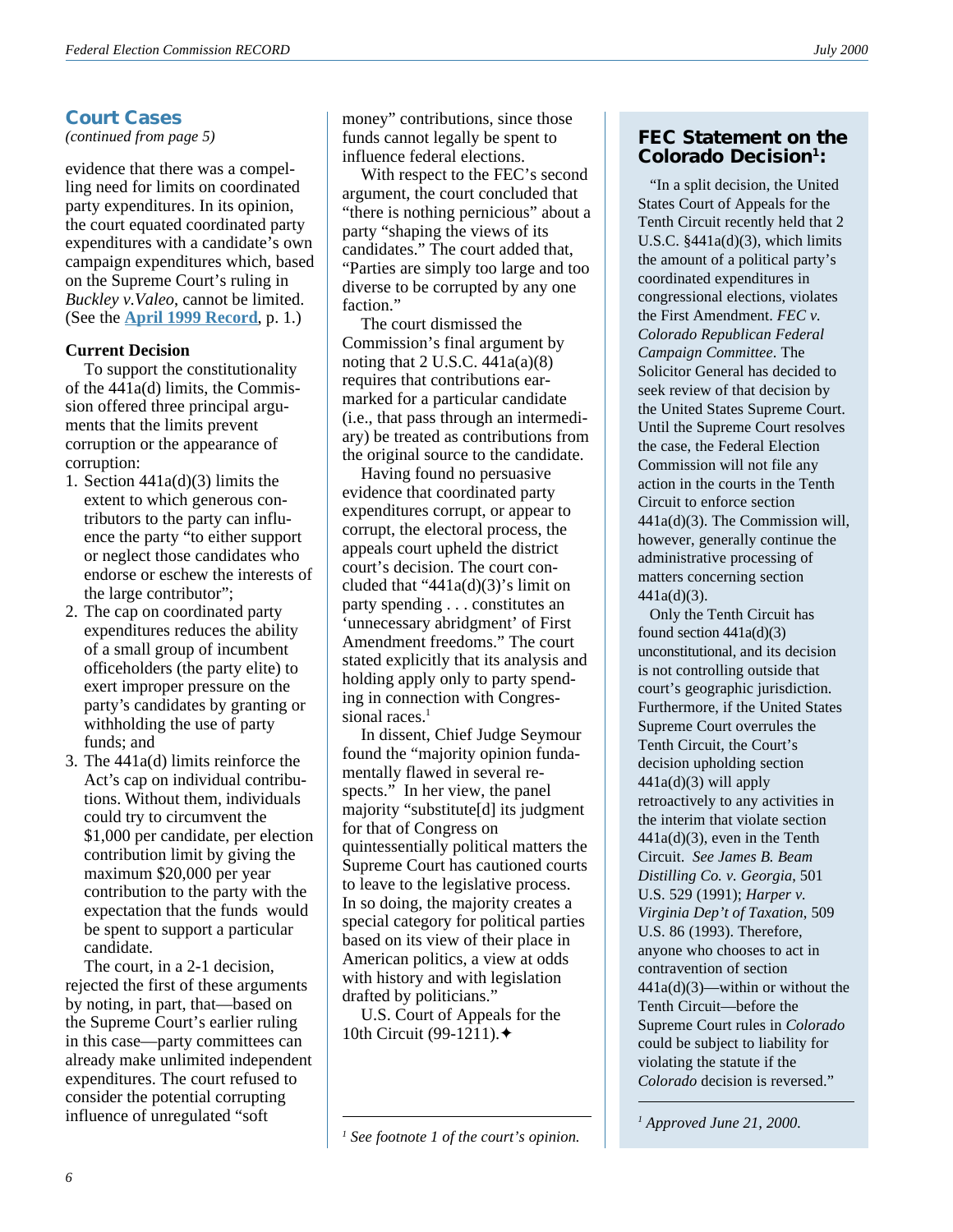## **Renato P. Mariani v. USA**

On May 18, 2000, the U.S. Court of Appeals for the Third Circuit rejected constitutional challenges to the Federal Election Campaign Act's (the Act's) prohibitions on corporate contributions and contributions in the name of another. 2 U.S.C. §§441b and 441f.

Renato P. Mariani brought the challenges under 2 U.S.C. §437h, which permits individual voters to challenge the constitutionality of any provision of the Act in district court. The district court certifies the constitutional questions to the circuit court of appeals, which hears the cases sitting en banc.

Mr. Mariani is currently the subject of criminal prosecution concerning the very provisions he challenged in this case.

#### **Corporate Contributions**

Mr. Mariani argued that the development of issue advocacy and the increasing role of unregulated "soft money" in the electoral process "has so eroded the theoretical distinction between hard and soft money" that §441b's prohibition against corporate contributions has become "fatally underinclusive." As such, he asserted, it should be struck down. He also challenged the ban as a violation of corporations' First Amendment rights.

In response, the court acknowledged that "[t]he practical distinctions between hard and soft money may have diminished in the past decade with the rise of issue advocacy, but not to such an extent that there is no practical distinction between the two." The court went on to note, "If hard and soft money were equivalent, it would be hard to imagine why Mariani would have gone to the lengths he allegedly went to in order to give hard money instead of soft." Noting that Congress can act incrementally—and referencing legal precedents—the court concluded that the corporate ban "is not fatally underinclusive."

The court also rejected the First Amendment challenge, citing the U.S. Supreme Court's decisions in *FEC v. National Right to Work Committee*, *FEC v. National Conservative PAC* and *Austin v. Michigan Chamber of Commerce.* Though the court stated that none of these cases directly addressed the constitutionality of the corporate ban, their "strong implications" led the court "to reject Mr. Mariani's facial challenge to  $§441b(a)$ ."

#### **Contributions in the Name of Another**

Mr. Mariani argued that §441f's ban on contributions in the names of others violates the First Amendment by failing to advance a compelling government interest and is underinclusive because it does not apply to soft money donations.

The appeals court found the 441f challenges "patently without merit." The court noted that the Supreme Court, in *Buckley v. Valeo*, specifically held that the Act's disclosure requirements were constitutional absent a "reasonable probability" that disclosure would result in "threats, harassment, or reprisals" for contributors. Since contributions in the names of others undermine disclosure, the court rejected Mr. Mariani's First Amendment challenge.

The court also rejected Mr. Mariani's underinclusiveness argument. The court concluded that "Congress was free to determine that disclosure of hard money donations was the most important form of disclosure, and to limit the regulation to that area."

U.S. Court of Appeals for the Third Circuit, No. 99-3875.✦

*(continued on page 8)*

#### **PACronyms, Other PAC Publications Available**

 The Commission annually publishes *PACronyms*, an alphabetical listing of acronyms, abbreviations and common names of political action committees (PACs).

 For each PAC listed, the index provides the full name of the PAC, its city, state, FEC identification number and, if not identifiable from the full name, its connected, sponsoring or affiliated organization.

 The index is helpful in identifying PACs that are not readily identified in their reports and statements on file with the FEC.

 To order a free copy of *PACronyms*, call the FEC's Disclosure Division at 800/424- 9530 (press 3) or 202/694-1120. **[PACronyms](http://www.fec.gov/pages/pacronym.htm)** also is available on diskette for \$1 and can be accessed free under the "Using FEC Services" icon at the FEC's web site—http://www.fec.gov. Other PAC indexes, described below, may be ordered from the Disclosure Division. Prepayment is required.

- An alphabetical list of all registered PACs showing each PAC's identification number, address, treasurer and connected organization (\$13.25).
- A list of registered PACs arranged by state providing the same information as above (\$13.25).
- An alphabetical list of organizations sponsoring PACs showing the PAC's name and identification number (\$7.50). The Disclosure Division can also conduct database research to locate federal political committees when only part of the committee name is known. Call the telephone numbers above for assistance or visit the Public Records Office in Washington at 999 E St., N.W.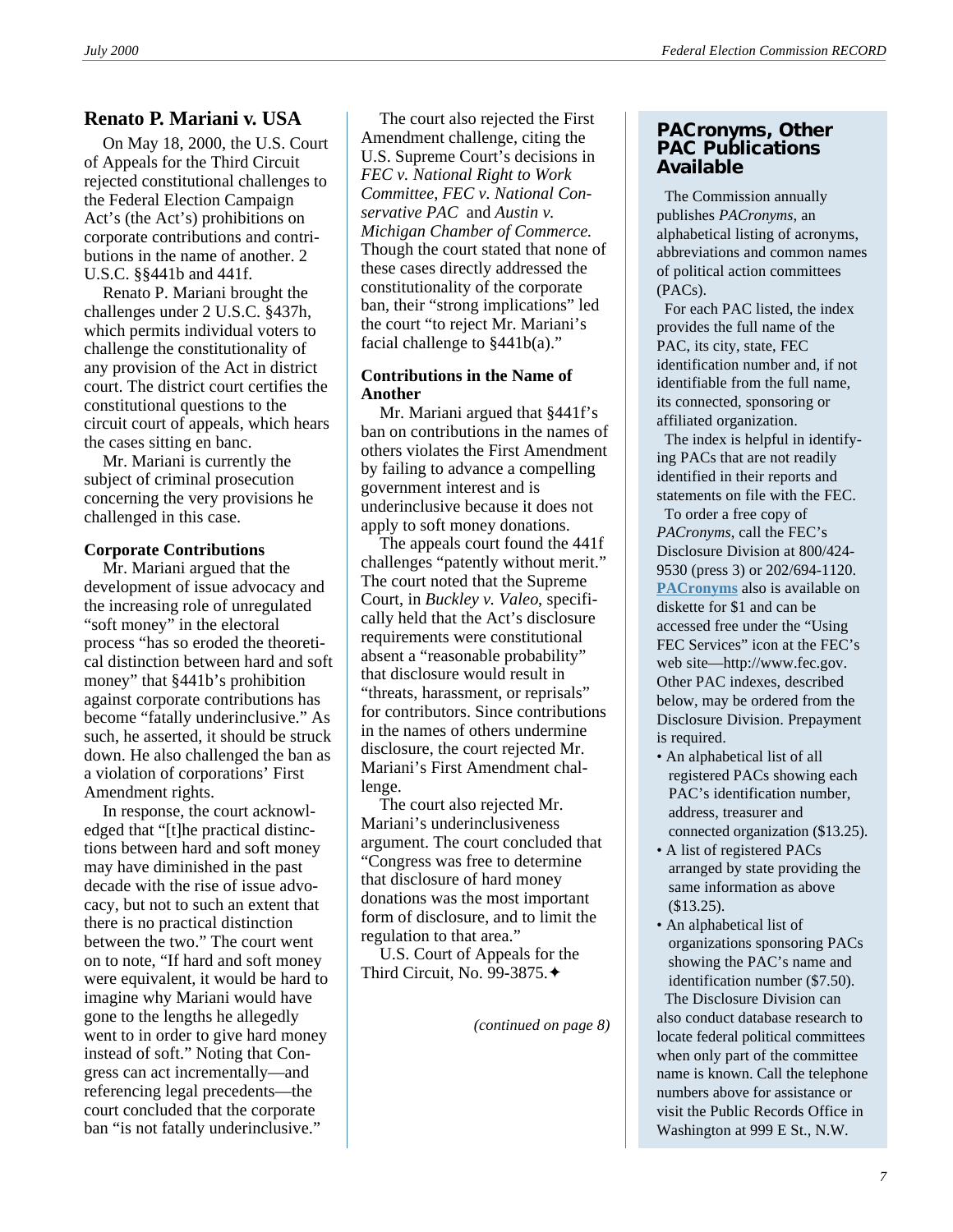## **Court Cases**

*(continued from page 7)*

#### **On Appeal**

#### **John Jay Hooker v. FEC (3-99-0794)**

On May 11, 2000, John Jay Hooker appealed this case to the U.S. Court of Appeals for the Sixth Circuit. He seeks review of a district court order dismissing his constitutional challenges concerning interstate campaign contributions and the Presidential Primary Matching Payment Act. See th[e June 2000](http://www.fec.gov/pdf/june00.pdf) [Record,](http://www.fec.gov/pdf/june00.pdf) p. 9.✦

## **Reform Party of USA v. Russell J. Verney**

#### **Reform Party of USA v. John J. Gargan**

Former Reform Party leaders John J. Gargan and Ronn Young have appealed this case to the U.S. Court of Appeals for the Fourth Circuit. They seek review of a district court decision that upheld their removal as chairman and treasurer of the Reform Party. See [May 2000 Record,](http://www.fec.gov/pdf/may00.pdf) p. 9.✦

## **The FEC Takes Visa and Mastercard**

 FEC customers can pay for FEC materials with Visa or Mastercard. Most FEC materials are available free of charge, but some are sold, including financial statistical reports (\$10 each), candidate indexes (\$10) and PAC directories (\$13.25). The FEC also has a 5¢ per page copying charge for paper documents and a 15¢ per page copying charge for microfilmed documents.

### **New Litigation**

#### **Committee for a Unified Independent Party v. FEC**

The Committee for a Unified Independent Party and other plaintiffs (collectively "the Committee") ask the U.S. District Court for the Southern District of New York to find that the FEC's debate regulations are not authorized by the Federal Election Campaign Act (the Act) and violate the First and Fifth Amendments to the U.S. Constitution.

The regulations in question, 11 CFR 110.13 and 114.4(f), permit nonprofit corporations to stage candidate debates and to accept donations from corporations and labor unions to defray the costs of those debates. This exemption from the general prohibition against corporate and union contributions and expenditures is based on a statutory provision that permits "nonpartisan activity (by corporations or unions) designed to encourage individuals to vote or to register to vote." 2 U.S.C. §431(9)(B)(ii).

The Committee argues that debates are not "nonpartisan activity designed to encourage individuals to vote or to register to vote" and are therefore not authorized by the Act. Further, even if debates were considered exempt nonpartisan activity, the FEC's regulations unlawfully expand the statutory exemption to permit debates that are neither nonpartisan nor designed to encourage voting. Rather, the debate regulations permit corporations and unions to make prohibited contributions to influence federal elections.

The Committee further contends that the debate regulations "tilt the electoral playing field so as to put minor parties . . . and persons and organizations seeking to promote a democratic multiparty electoral process, at a competitive disadvantage" in violation of the First and Fifth Amendments to the U.S. Constitution.

U.S. District Court for the Southern District of New York, 00- CIV-3476, May 8, 2000.✦

## **Advisory Opinions**

#### [AO 2000-05](http://saos.fec.gov/aodocs/2000-05.pdf) **Contributions by Indian Tribe**

The Oneida Nation of New York

(the Nation) may make contributions in support of federal candidates totaling in excess of \$25,000 in a calendar year.

The Nation, an Indian tribe located in central New York state, is a non-corporate entity.

Under the Federal Election Campaign Act (the Act), no "person" may contribute in excess of \$1,000 per candidate, per election. The Act defines the term "person" as including an "individual, partnership, committee, association, corporation, labor organization, or any other organization or group of persons...." 2 U.S.C. 431(11). As indicated in AO 1999-32, the Nation falls under the category of "any other organization or group of persons." Thus, the Nation is a person and its contributions are subject to the \$1,000 per election, per candidate limit.

By contrast, the Nation is not subject to the \$25,000 annual contribution limit prescribed under 2 U.S.C.  $§441a(a)(3)$ . That limit applies only to "individuals," prohibiting them from contributing more than \$25,000, in aggregate, per calendar year. Although the Nation is a person, it is not an individual. Therefore, it is not subject to the \$25,000 limit.

The Nation said that the source of its funds for its political contributions was its general treasury funds. These funds included revenue generated by several incorporated businesses that it owns, but the Nation explained that it had sufficient permissible funds in its general treasury (i.e., funds that comply with the Act's limitations and prohibitions) to make its contributions.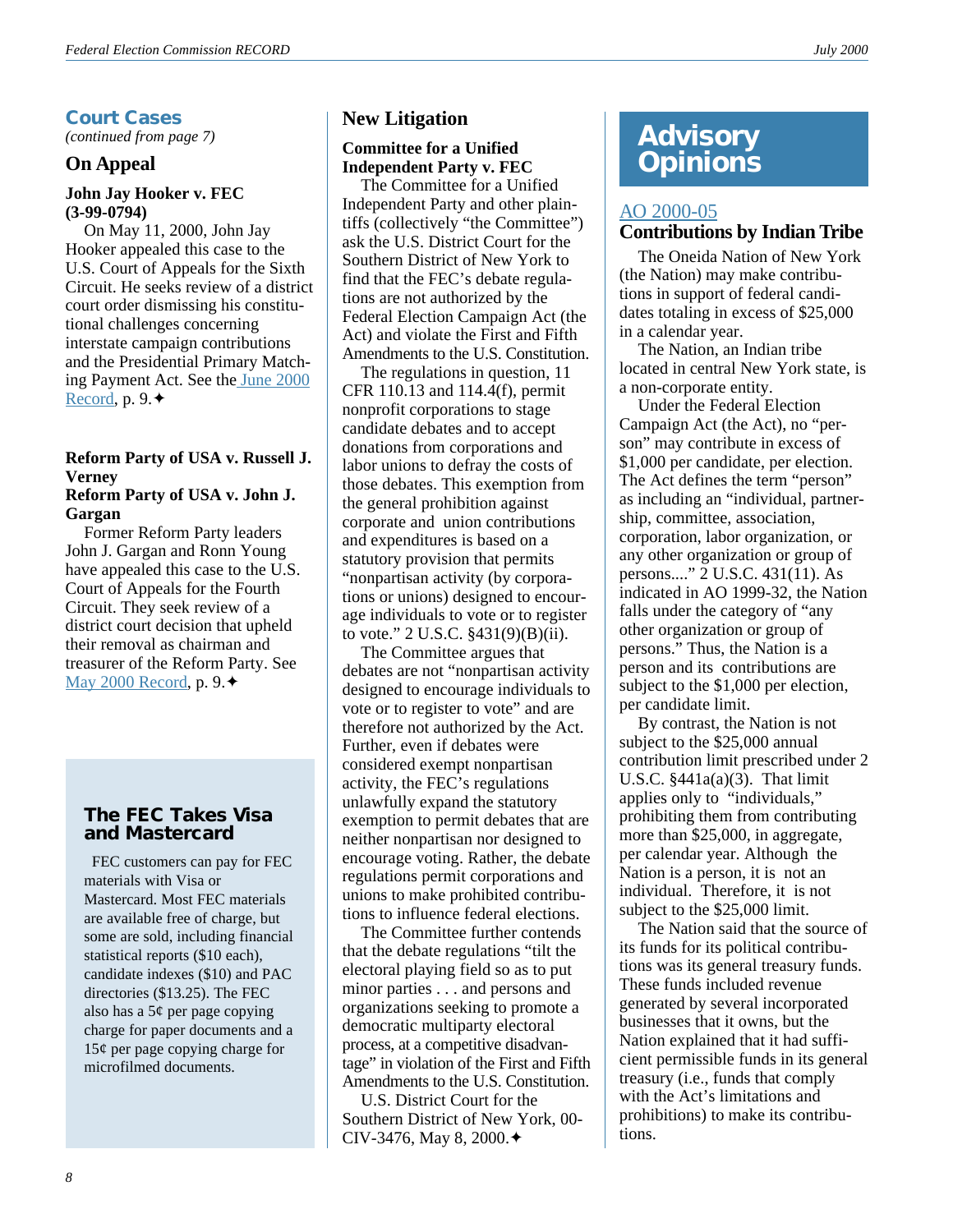Since the Nation did not request an advisory opinion on the source of funds that may be lawfully used, the Commission did not issue an opinion on that issue.

Date Issued: May 16, 2000; Length: 3 pages.✦

#### [AO 2000-06](http://saos.fec.gov/aodocs/2000-06.pdf)

#### **Use of Federal Convention Funds**

The Reform Party may use federal convention funds to pay for the development of a voter data base and balloting system to choose the party's presidential candidate.

As part of the Reform Party's nominating process, a national vote is held through which the presidential candidate is chosen. According to the Reform Party's nomination rules, those who can participate in the national vote include all members of the Reform Party, others who want to participate in the Reform Party organization in their state and those who sign a nominating petition for a Reform Party candidate. The party will compile the names of these people and put them into a voter data base. The national vote will take place when these voters cast their ballots by telephone, mail or e-mail during July 2000. The party will then tabulate the ballots and announce the results at the Reform Party National Convention in August 2000.

The Reform Party has qualified as a minor party by meeting the criteria at 11 CFR 9002.7. Under 26 U.S.C. §9008(b)(2), the national committee of a minor party is entitled to federal funding for its presidential nominating convention to pay for convention expenses. Commission regulations list examples of permissible convention expenses at 11 CFR  $9008(a)(4)$ , but the list does not include anything specific to the Reform Party's plan. However, Commission regulations make clear that the list is not

exhaustive. As stated in the Explanation and Justification to the original regulations, "the national committee is . . . not limited to using its public funds only for the expenses listed but may also use public funds to defray any other expense with respect to the convention." 44 FR 83036 (November 1, 1979).

The costs of the voter data base and balloting system are acceptable convention expenses because they are integral to the convention process. It is the use of the data base and balloting procedure which results directly in the choice of the presidential candidate, who is later announced at the convention. Therefore, the Reform Party may pay for them with federal convention funds. By contrast, payments made to help candidates attain ballot access and thus qualify for the primary would not be a permissible use of public convention funding.

Date Issued: May 31, 2000; Length: 5 pages.✦

#### [AO 2000-07](http://saos.fec.gov/aodocs/2000-07.pdf)

#### **Use of Corporate Web Sites to Provide PAC Information and Solicit Contributions**

Alcatel USA, Inc., may post on its government relations intranet Web site (which is accessible to all employees at Alcatel) certain messages referring to Alcatel PAC because the messages do not constitute a solicitation; they do not encourage contributions; and they include a statement that Alcatel will not accept contributions from those outside the restricted class.<sup>1</sup> Additionally, Alcatel PAC may use electronic mail to communicate with the restricted class and to solicit it for PAC contributions.

Although neither the Federal Election Campaign Act nor Commission regulations specifically address the issue of what makes a corporate communication a solicitation, previous Commission advisory opinions offer guidance on this matter. See AOs 1999-6, 1991-3, 1988-2 and 1983-38.

#### **Government Relations Intranet Site**

Alcatel's government relations site, which is accessible by all employees at Alcatel, does not contain a solicitation. The intranet Web site states that Alcatel supports Alcatel PAC, and it briefly describes the functions of any PAC and the rules that govern PACs. Although the site also states that employees may contact the PAC for information on their eligibility and the PAC's activities, this statement merely conveys information that might encourage an inquiry; it does not encourage contributions.

A second Web page (also viewable by all employees) introduces the PAC Web site and repeats the statement about contacting the PAC. This page, however, discourages attempts to contribute by stating:

"Federal law prohibits the Alcatel USA Political Action Committee from soliciting donations from other than stockholders, executive and administrative personnel and the families of such individuals. Any contribution received from any other person will be returned to the donor."

Given the content of the government relations web page and the statement that Alcatel will not accept contributions from those outside the restricted class (contained on the page introducing the PAC site), the messages on the government relations site and the Web page introducing the PAC site do not, either separately or taken together, constitute a solicitation. *<sup>1</sup>*

*The restricted class includes the executive and administrative class, stockholders and the families of both groups. 11 CFR 114.1(j). (continued on page 10)*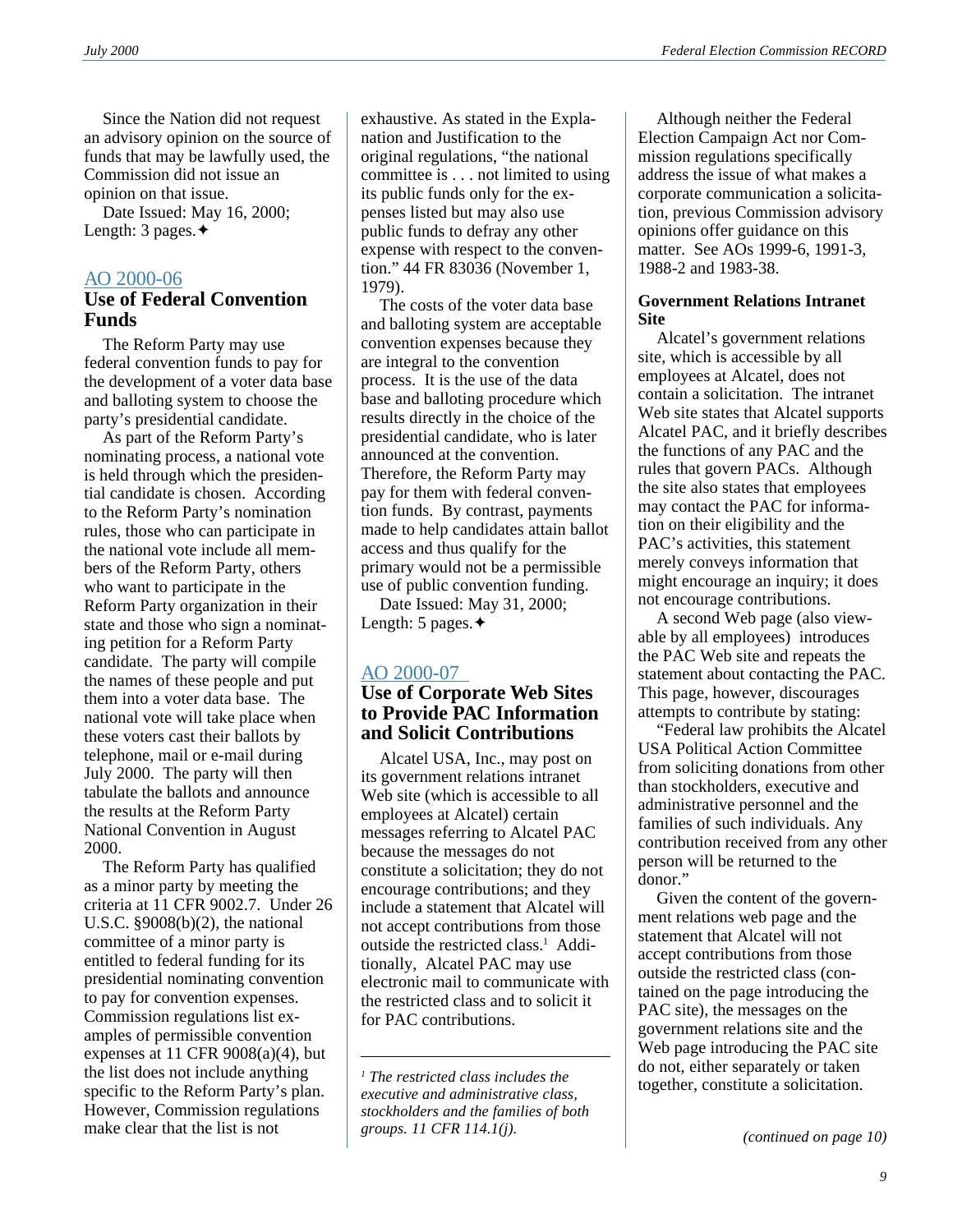## **Advisory Opinions**

*(continued from page 9)*

#### **PAC Site**

The PAC Site is available only to the restricted class through the use of a password. Those who qualify for access to the site (the restricted class only) will likely receive PAC contribution solicitations once they enter the site. By providing only the restricted class with a password to the PAC site, Alcatel ensures that solicitations for contributions to the PAC comply with the restrictions of 2 U.S.C. §441b(b)(4)(A)(i) and 11 CFR  $114.5(g)$ .

#### **E-Mail List**

Alcatel also may use an electronic mailing list containing only the e-mail addresses of those in the restricted class to communicate with the restricted class and to solicit contributions to the PAC. See AO 1995-33.

Date Issued: May 31, 2000; Length: 6 pages.✦

#### **Back Issues of the Record Available on the Internet**

This issue of the *Record* and all other issues of the *Record* starting with January 1996 are available through the Internet as PDF files. Visit the FEC's World Wide Web site at http://www.fec.gov and click on "What's New" for this issue. Click "Campaign Finance Law Resources" to see back issues. Future *Record* issues will be posted on the web as well. You will need Adobe® Acrobat® Reader software to view the publication. The FEC's web site has a link that will take you to Adobe's web site, where you can download the latest version of the software for free.

## **Advisory Opinion Requests**

#### **AOR 2000-12**

Use of campaign funds by withdrawn, and "winding down" publicly funded Presidential candidates to pay for convention-related expenses (Bill Bradley for President, Inc. and McCain 2000, Inc., May 24, 2000)

#### **AOR 2000-13**

Application of "press exemption" to corporation's internet video coverage of Republican and Democratic national conventions (Ampex Corporation and iNEXTV Corporation, May 31, 2000)

#### **AOR 2000-14**

Qualification as state committee of political party (New York State Committee of the Working Families Party, May 31, 2000)

#### **AOR 2000-15**

State credit union league's use of payroll deduction to collect contributions from executive employees for SSF of affiliated federation of trade associations (Credit Union National Association, Inc., New York State Credit Union League, Inc., and Credit Union Legislative Action Committee, June 1, 2000)

#### **AOR 2000-16**

Research study of young voters to determine effect of Internet campaign ads in 2000 elections on their voting participation (Third Millennium: Advocates for the Future, Inc., June 9, 2000)

#### **AOR 2000-17**

Proposed formation and administration of SSF by US subsidiary of foreign corporation (Extendicare Health Services, Inc., June 9, 2000)

#### **AOR 2000-18**

Close of period to claim Federal matching funds for Presidential candidate seeking nomination by new political party (Nader 2000 Primary Committee, Inc., June 12, 2000) ✦

## **Statistics**

## **Congressional and Party Receipts Increase**

Congressional candidates raised nearly \$125 million more during the first 15 months of the 2000 election cycle than during the same period in 1997-98. In total, House and Senate candidates raised \$462.8 million and spent \$252.4 million between January 1, 1999, and March 31, 2000. See the chart at the top of page 11 for an historical view of median receipts by House candidates.

For the major national party committees, federal receipts increased by 18 percent over 1997-98, and soft money receipts rose by 66 percent. The Republicans raised more in both hard and soft money than the Democrats. The Republican national committees raised \$129.2 million in hard dollars, compared to the Democrats' \$77 million. In soft money, the Republicans collected \$86.4 million to the Democrats' \$80.2 million. See the chart on the bottom half of page 11.

Additional details are available in two news releases dated June 5, 2000. The releases, which include statistical information dating back to the 1988 election cycle, are available:

- On the FEC Web site at [http://](http://www.fec.gov/news.html) [www.fec.gov/news.html](http://www.fec.gov/news.html);
- From the Public Records Office (800/424-9530, press 3) and the Press Office (800/424-9530, press 5); and
- By fax (call the FEC Faxline at 202/501-3413 and request documents 612 and 613). $\triangleleft$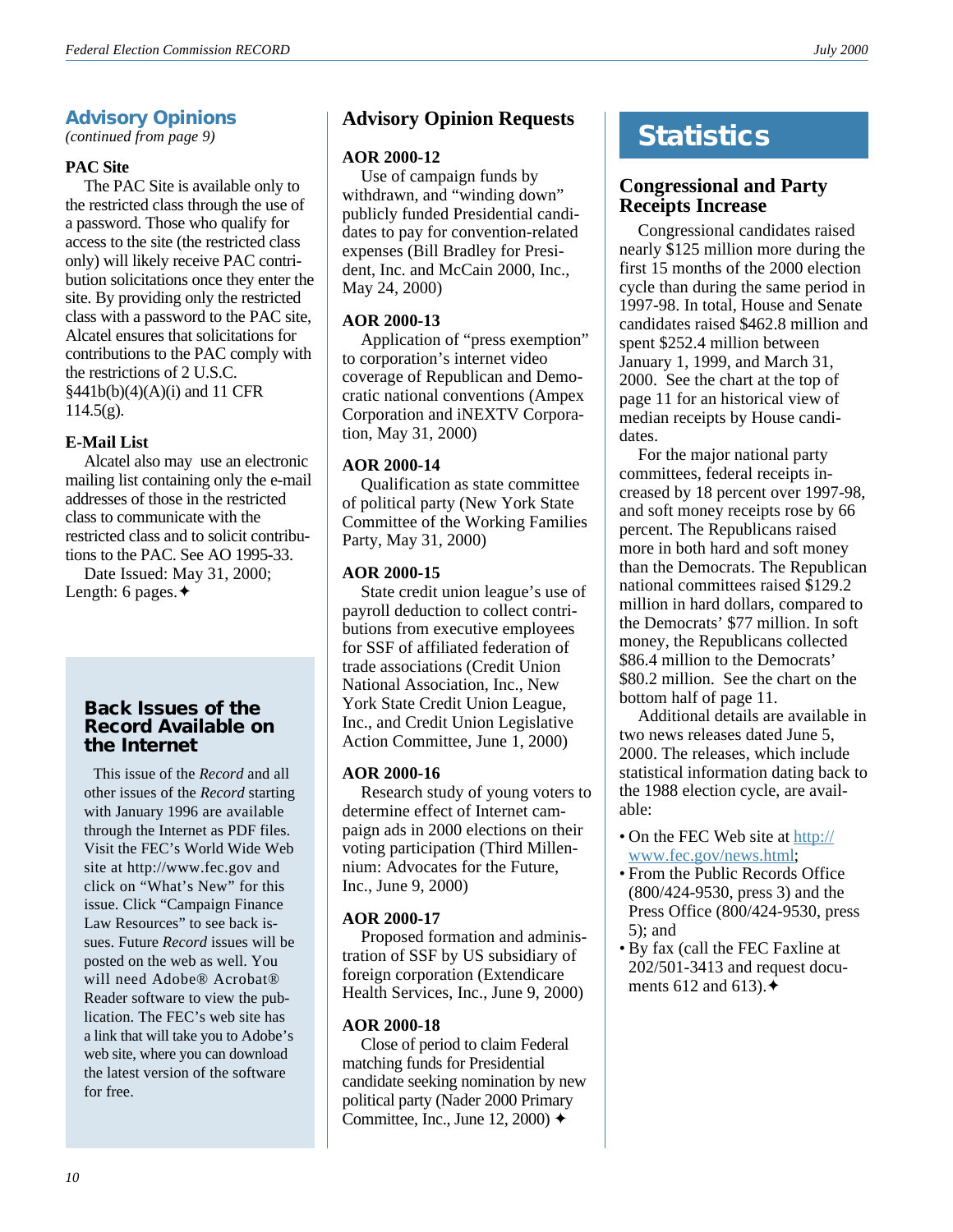*July 2000 Federal Election Commission RECORD*

**I**-Incumbents



Democrats **Republicans** Republicans

## **15-Month Party Receipts by Election Cycle**



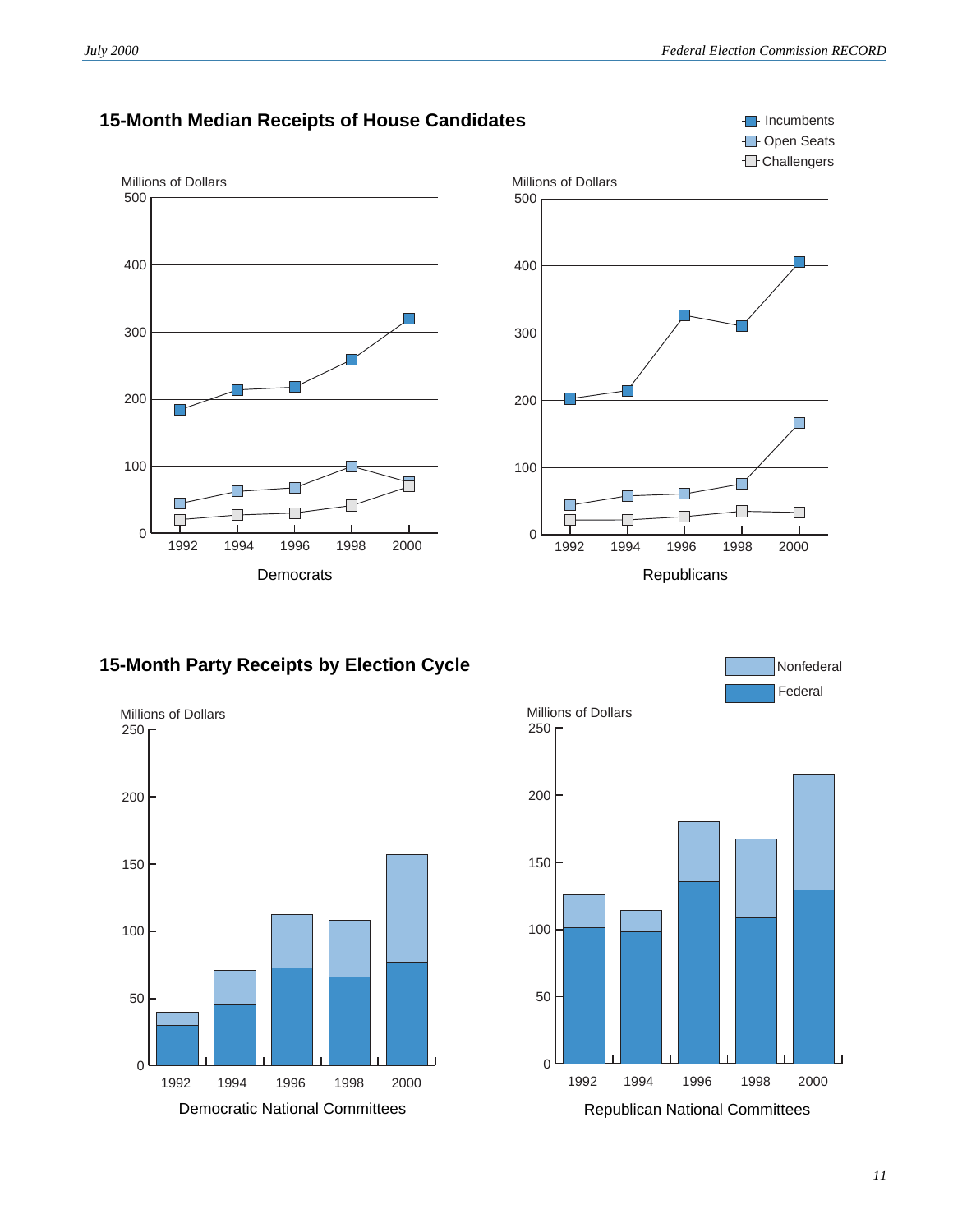# **Outreach**

## **FEC Roundtables**

The Commission will host roundtable sessions in August and September.

FEC roundtables, limited to 12 participants per session, focus on a range of subjects. See the table for dates and topics. All roundtables are conducted at the FEC's headquarters in Washington, DC.

Registration is \$25 and will be accepted on a first-come, firstserved basis. Please call the FEC before registering or sending money to be sure that openings remain in the session of your choice. Prepayment is required. Th[e registration](http://www.fec.gov/pdf/rndtabl.pdf) [form](http://www.fec.gov/pdf/rndtabl.pdf) is available at the FEC's Web site—http://www.fec.gov—and from Faxline, the FEC's automated fax system (202/501-3413, request document 590). For more information, call 800/424-9530 (press 1, then 3) or  $202/694-1100.$ 

# **800 Line**

## **Membership Organization vs. Trade Association: Which One Are You?**

Membership organizations and trade associations share many of the same characteristics. Trade associations are, in fact, a type of membership organization. However, specific criteria set trade associations apart from other kinds of membership organizations.

### **Definition of Membership Organization**

Generally, a membership organization (of any type, including a cooperative, a labor organization and a trade association) is defined by the following traits:

• It provides for members in its articles and bylaws;

## **Roundtable Schedule**

| Date                                                            | <b>Subject</b>                                                                                                                                                                                                      | <b>Intended Audience</b>                                                                                                                                                |  |
|-----------------------------------------------------------------|---------------------------------------------------------------------------------------------------------------------------------------------------------------------------------------------------------------------|-------------------------------------------------------------------------------------------------------------------------------------------------------------------------|--|
| <b>August 2</b><br>$9:30 - 11$ a.m.<br>illed!<br><b>Naiting</b> | <b>Update on New and Proposed</b><br><b>FEC Reporting Regulations</b><br>• State Filing Waiver<br>• Mandatory Electronic Filing<br>• Administrative Fines<br>for Reporting Violations<br>• Election Cycle Reporting | <b>PACs</b><br>$\bullet$<br>House and Senate<br>Campaigns<br><b>Political Party</b><br>$\bullet$<br>Committees<br>• Lawyers, Accountants<br>and Consultants to<br>Above |  |
| September 13<br>$9:30 - 11$ a.m.                                | <b>Pre-Election Reporting</b><br>Tune-Up<br>• October Deadlines<br>• Last-Minute Notices<br>• Problems to Avoid<br>• Your Questions Answered                                                                        | • PACs<br>House and Senate<br>Campaigns<br><b>Political Party</b><br>$\bullet$<br>Committees<br>Lawyers, Accountants<br>$\bullet$<br>and Consultants to<br>Above        |  |

- It seeks members;
- It acknowledges the acceptance of members (e.g., by distributing membership cards); and
- Is not organized primarily for the purpose of influencing the election of an individual for federal office.

#### **Definition of Trade Association**

Following are the more specific criteria that distinguish a trade association from other membership organizations:

- The membership of a trade association is comprised of persons and/or companies engaged in a similar or related line of commerce or business; and
- A trade association is organized to promote and improve the business conditions of its members, but the organization itself does not make a profit, and its net earnings do not benefit any members.

#### **Unique Solicitation Rules for Trade Associations**

When raising funds for their PACs, no membership organization of any type may solicit its corporate members.<sup>1</sup>

Trade associations, however, are permitted to solicit the *restricted class*<sup>2</sup> of their corporate members, provided they first obtain the approval of the corporate members. 11 CFR 114.8(c). Other types of membership organizations may not solicit the restricted class of their corporate members.

For more information regarding trade association solicitations and the special rules on seeking prior corporate approval, see the [Cam](http://www.fec.gov/pdf/colagui.pdf)[paign Guide for Corporations and](http://www.fec.gov/pdf/colagui.pdf) [Labor Organizations](http://www.fec.gov/pdf/colagui.pdf)*,* Appendix C.

*(continued on page 13)*

*1 Membership organizations are permitted to solicit their noncorporate members, their executive and administrative personnel and the families of both groups.*

*2 The restricted class consists of a corporation's executive and administrative personnel, stockholders and the families of both groups.*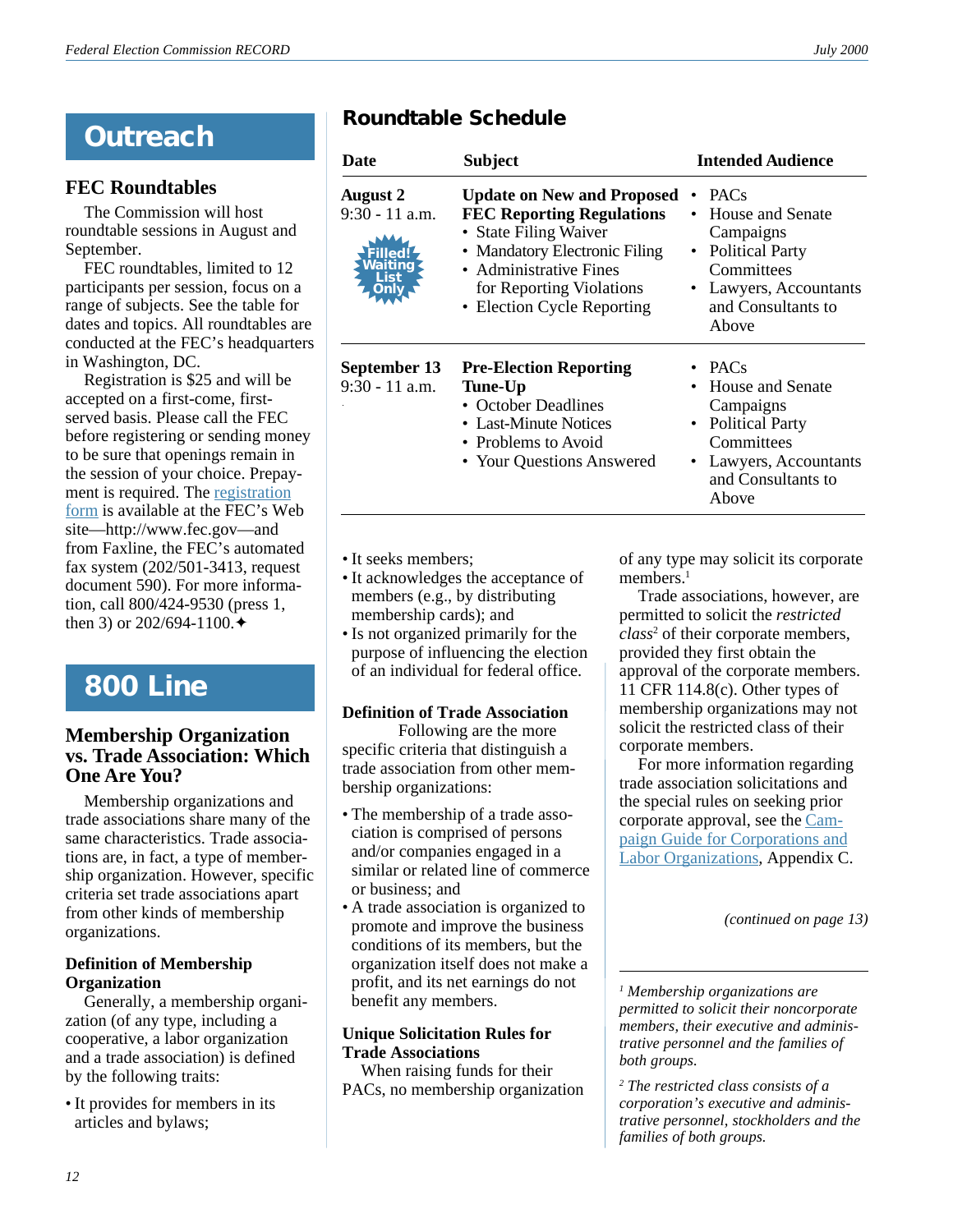## **800 Line**

*(continued from page 12)*

#### **Definition of Federation of Trade Associations**

A federation of trade associations is an organization representing trade associations involved in the same or an allied line of commerce.  $114.8(g)(1)$ . A federation may solicit contributions from the restricted class of a member corporation of a trade association that is a member of the federation.

#### **Examples of Trade Associations and Federations of Trade Associations**

Through various advisory opinions, the Commission has cited some examples of a trade association and a federation of trade associations.

- The Credit Union National Association (CUNA) was a trade association federation composed of state credit union leagues. [AO](http://herndon3.sdrdc.com/ao/ao/980019.html) [1998-19](http://herndon3.sdrdc.com/ao/ao/980019.html).
- The Commercial Finance Association (CFA) and its affiliated regional chapters were all characterized as trade associations. [\(AO](http://herndon3.sdrdc.com/ao/ao/990016.html) [1999-16](http://herndon3.sdrdc.com/ao/ao/990016.html))..
- The Michigan State Chamber of Commerce could not be considered a federation of trade associations because its membership consisted of individuals, corporations and local chambers of commerce that were not necessarily involved in the same or allied line of commerce. [AO 1985-37.](http://herndon3.sdrdc.com/ao/ao/850037.html)
- The Association of Trial Lawyers of America (ATLA) qualified as a trade association. [AO 1977-44](http://herndon3.sdrdc.com/ao/ao/770044.html) and [AO 1996-1](http://herndon3.sdrdc.com/ao/ao/960001.html), footnote 1.

## **Public Funding**

## **Adjusted Payment for Reform Party Convention**

On May 25, the Commission approved an additional public funding payment of \$53,769 for the Reform Party's 2000 presidential nominating convention. This additional payment reflects an adjustment based on the consumer price index. With this payment, the Reform Party 2000 Convention Committee has received its full public funding entitlement of  $$2,522,690$ .  $\triangleleft$ 

### **May Matching Fund Payments**

On May 31, 2000, the Commission approved an additional \$1,599,387.43 in matching fund payments to seven Presidential candidates. With these latest certifications, the FEC has now declared nine candidates eligible to receive a total of \$56,014,086.00 in federal matching funds for the 2000 election.

Due to a shortfall in the Presidential Election Campaign Fund, the U.S. Treasury Department has been making partial payments to the qualified candidates, based on the Commission's certifications. The chart lists the most recent certifications and cumulative payments for each candidate.✦

## **Matching Funds for 2000 Presidential Candidates: May Certification**

| <b>Candidate</b>                           | <b>Certification</b><br><b>May 2000</b> | <b>Cumulative</b><br><b>Certifications</b> |
|--------------------------------------------|-----------------------------------------|--------------------------------------------|
| Gary L. Bauer $(R)$ <sup>1</sup>           | \$55,746.21                             | \$4,674,357.76                             |
| Bill Bradley (D) $^2$                      | \$71,541.92                             | \$12,462,047.69                            |
| Patrick J. Buchanan (Reform)               | \$293,752.00                            | \$3,741,688.19                             |
| Al Gore $(D)$                              | \$522,232.35                            | \$14,644,994.73                            |
| John Hagelin (Natural Law)                 | \$13,684.00                             | \$248,594.00                               |
| Alan L. Keyes $(R)^3$                      | \$310,652.07                            | \$2,902,745.82                             |
| Lyndon H. LaRouche, Jr. $(D)$ <sup>4</sup> | \$0.00                                  | \$901,338.93                               |
| John S. McCain $(R)^5$                     | \$331,778.88                            | \$14,335,793.88                            |
| Dan Quayle $(R)$ <sup>6</sup>              | \$0.00                                  | \$2,102,525.00                             |

*1 Gary L Bauer publicly withdrew from the race on February 4, 2000.*

*2 Bill Bradley publicly withdrew from the race on March 9, 2000.*

*3 Alan L. Keyes became ineligible for matching funds on April 20, 2000.*

*4 Lyndon H. LaRouche, Jr. reestablished eligibility for matching funds on May 23, 2000, by receiving more than 20 percent of the vote in the Arkansas primary.*

*<sup>5</sup> John S. McCain publicly withdrew from the race on March 9, 2000.*

*6 Dan Quayle publicly withdrew from the race on September 27, 1999 .*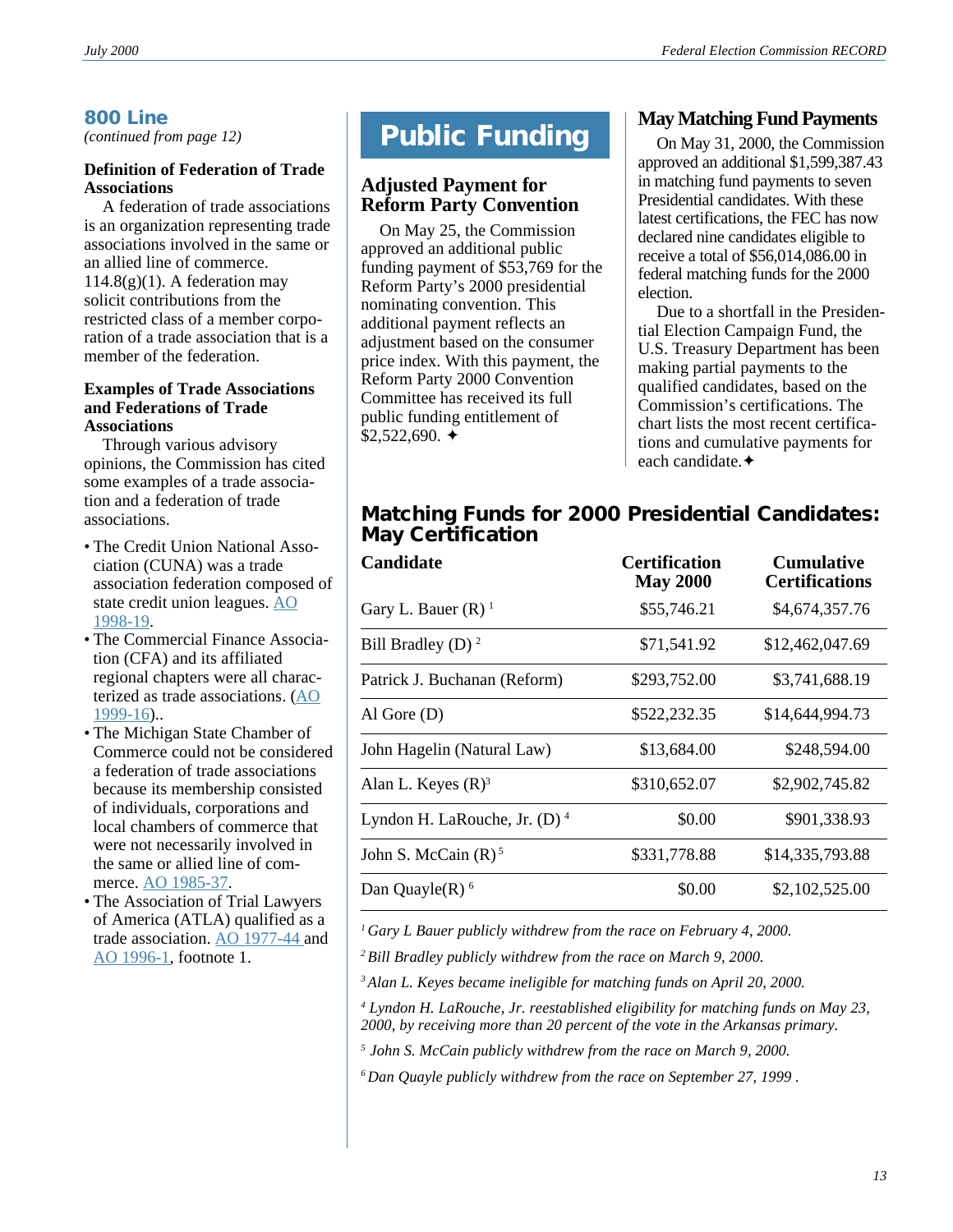## **Updated Summary of State Campaign Finance Laws**

The FEC recently published *Campaign Finance Law 2000*, which summarizes the campaign finance laws of each state and includes state code citations. The volume was produced for the FEC by INGroup of Indianapolis with support from state election officials.

For quick reference, a series of charts lists each state's reporting requirements, contribution restrictions, solicitation restrictions and expenditure limits. These [charts are](http://www.fec.gov/pages/cflaw2000.htm) [available on the FEC's Web site](http://www.fec.gov/pages/cflaw2000.htm) at http://www.fec.gov.

*Campaign Finance Law 2000* is available for purchase from the U.S. Government Printing Office at 202/ 512-1800, 202/512-2250 (FAX) or on-line at [https://](https://orders.access.gpo.gov/su_docs/sale/prf/prf.html)

[orders.access.gpo.gov/su\\_docs/sale/](https://orders.access.gpo.gov/su_docs/sale/prf/prf.html) [prf/prf.html](https://orders.access.gpo.gov/su_docs/sale/prf/prf.html) (Stock Number: 052- 006-00062-7; Cost: \$67.00). A limited number of free copies are available from the Commission's Public Records Office at 800/424- 9530 (press 3) or 202/694-1120. ♦

## **Public Appearances**

July 26-28, 2000 Elections Manitoba Winnipeg, Canada Lawrence Noble

## **FECFile Order Form**

✃

Do you want to file your FEC reports electronically? The FEC will mail you a copy of the latest version of its free electronic filing software—FECFile. Mail or fax this form to the address/number below. Or, download the software from the FEC's web site at http://www.fec.gov. FECFile requires a PC with Windows 95, 98 or NT, and approximately 8 MB of free disk space.

| FEC Identification Number                                                                                                                                                                                                            |  |  |
|--------------------------------------------------------------------------------------------------------------------------------------------------------------------------------------------------------------------------------------|--|--|
| Committee Name                                                                                                                                                                                                                       |  |  |
| Electronic Filing Contact Name                                                                                                                                                                                                       |  |  |
| Address: Street 1                                                                                                                                                                                                                    |  |  |
| Address: Street 2                                                                                                                                                                                                                    |  |  |
|                                                                                                                                                                                                                                      |  |  |
| State <u>substitution of the state of the state of the state of the state of the state of the state of the state of the state of the state of the state of the state of the state of the state of the state of the state of the </u> |  |  |
| Zip Code and the contract of the contract of the contract of the contract of the contract of the contract of the contract of the contract of the contract of the contract of the contract of the contract of the contract of t       |  |  |
| Phone Number                                                                                                                                                                                                                         |  |  |
| Fax Number                                                                                                                                                                                                                           |  |  |
| E-mail Address                                                                                                                                                                                                                       |  |  |
|                                                                                                                                                                                                                                      |  |  |

Federal Election Commission Data Division—Room 431 999 E Street, NW Washington, DC 20463 Fax: 202/219-0674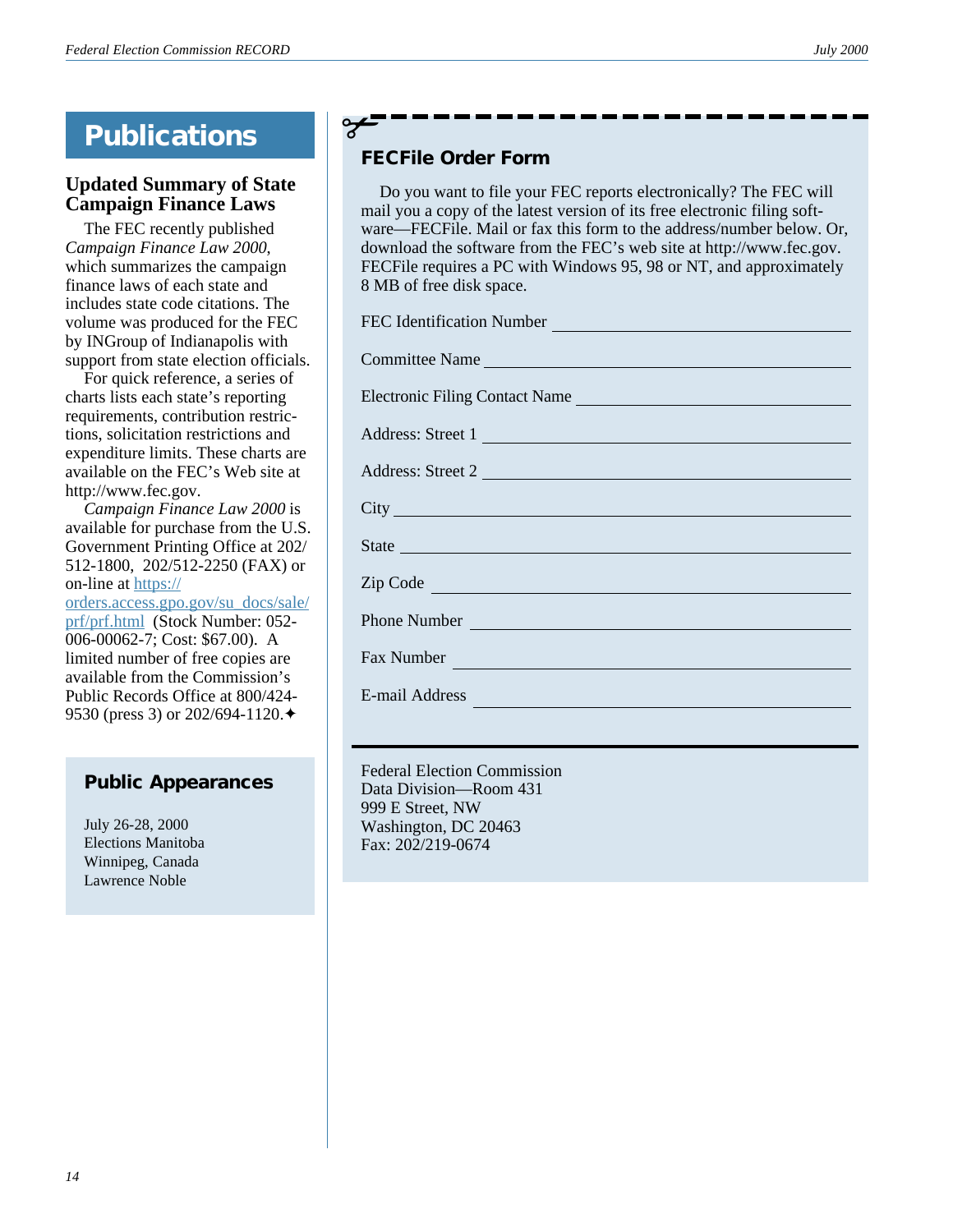## **Index**

The first number in each citation refers to the "number" (month) of the 2000 *Record* issue in which the article appeared. The second number, following the colon, indicates the page number in that issue. For example, "3:4" means that the article is in the March issue on page 4.

### **Advisory Opinions**

- 1999-24: Web site sponsored by LLC featuring information on candidates, 1:17
- 1999-29: Fundraising exemption from state limits for direct mailing by Presidential committee, 1:19
- 1999-30: Application of allocation ratio in state with single house legislature, 1:20
- 1999-31: Application of one-third rule to prizes and premiums used in connection with payroll deduction, 1:21
- 1999-32: Indian tribe's utility authority treated as separate from the tribe, 3:4
- 1999-33: Delayed transmittal of payroll deductions, 3:5
- 1999-34: Use of campaign funds to finance charity event, 2:2
- 1999-35: Soliciting for SSF through electronic deduction system, 2:4
- 1999-36: Fundraising via electronic checks and Internet fund transfers, 3:5
- 1999-37: PAC distribution of express advocacy communications through Web site and email, 4:1
- 1999-39: Disaffiliation of SSFs after corporate restructuring, 4:5
- 1999-40: Solicitation of members of rural electric cooperatives, 5:6
- 2000-1: Paid leave of absence for attorney seeking federal office, 4:5
- 2000-2: Campaign rental of candidate-owned office, 5:7
- 2000-3: PAC's payment for corporate communication, 5:8
- 2000-4: Automatic Deductions for credit union PAC, 5:8
- 2000-5: Application of \$25,000 limit to contributions by Indian tribe, 7:8
- 2000-6: Use of federal convention funds to develop voter data base and balloting system, 7:9
- 2000-7: Use of corporate web sites to provide PAC information and solicit contributions, 7:9

## **Compliance**

- MUR 3774: Failure to allocate expenses between federal and nonfederal accounts for get-outthe-vote drive conducted by third party, 3:3
- MUR 4322 and 4650: Violations by candidate, campaign committees, treasurer and relative, 2:1
- MUR 4648: Failure to disclose purpose of expenditures and other violations, 3:4

## **Court Cases**

- $_{\rm v.}$  FEC
- Christine Beaumont, et al., 3:9
- $-$  DNC, 4:6
- DSCC, 1:2
- Fulani, Lenora B., 7:7
- Hooker, John Jay, 6:9, 7:8
- Unified Independent Party, Committee for, 7:8
- Virginia Society for Human Life, Inc., 3:8
- FEC v.
- Christian Coalition, 4:7
- Colorado Republican Federal Campaign Committee, 7:1
- Freedom's Heritage Forum, 6:8
- Friend for Fasi, 3:9
- Fund for Conservative Majority (Heckman), 6:8
- National Rifle Association, 6:9
- Salvi for Senate Committee, 6:9 – Toledano, James, 6:9
- **Other**
- Fireman v. USA, 1:13
- Mariani v. USA, 1:3, 7:7
- Reform Party v. Gargan, 5:9, 7:8
	- Shrink PAC v. Nixon, 3:7

#### **Regulations**

Administrative Fines, 5:1, 7:1 Coordination, 1:14; 4:3 Election Cycle Reporting, 6:1 Electronic Filing, 5:1 Electronic Freedom of Information Act, 4:1 Express Advocacy, 4:2 Presidential Public Funding, 5:3 Repayments by Federally Financed Presidential Primary Campaign Committees, 4:2 State Waivers, 4:3, 7:5

#### **Reports**

Reports due in 2000, 1:5 Reports due in July, 6:1 State Filing Waiver, 1:2; 2:5, 4:3, 5:5, 6:3, 7:5 Virginia Convention Reports, 5:5